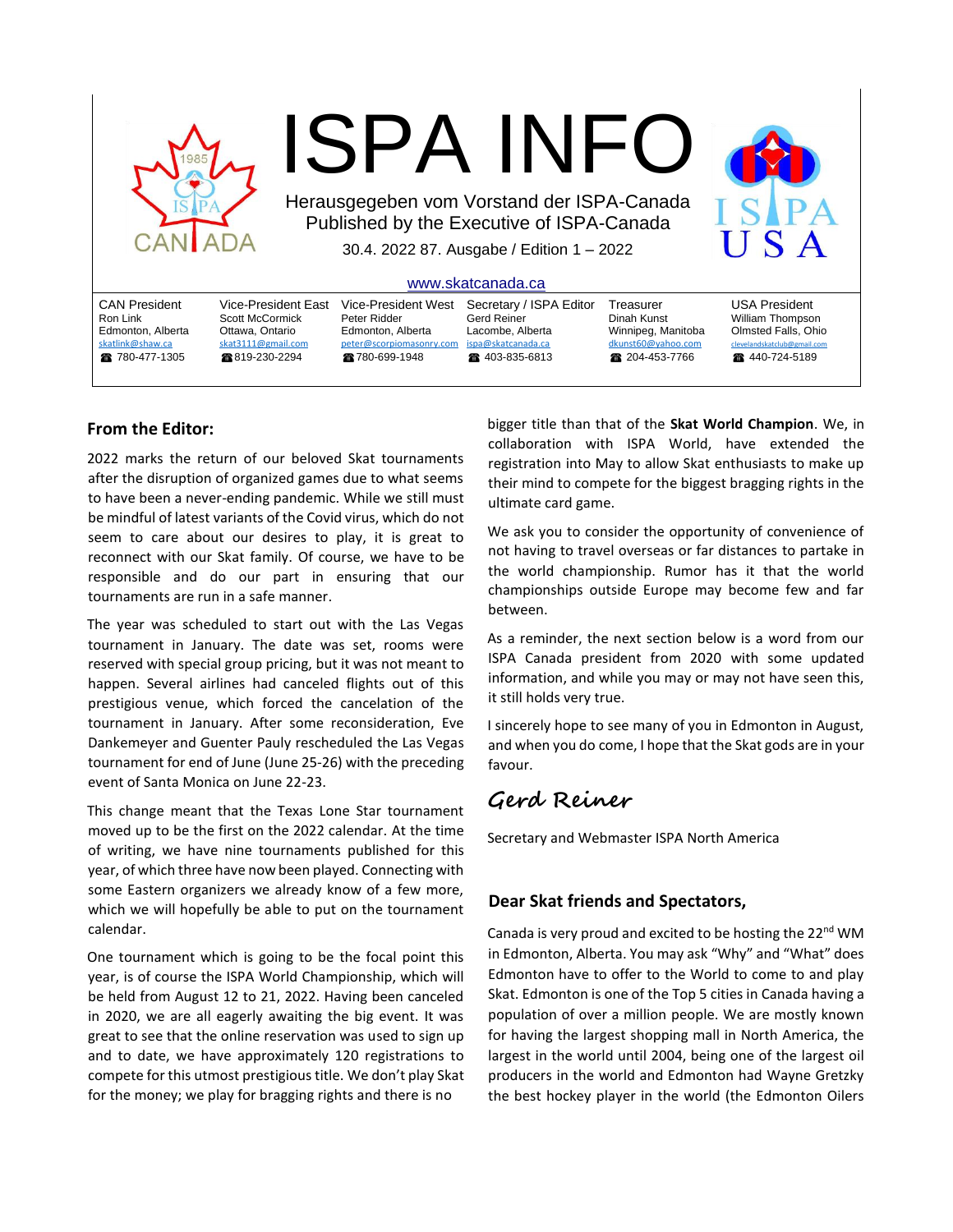won 5 Stanley Cups). So, if you win the WM in 2022 you would win it in Canada's City of Champions.

In August, the Rocky Mountains (Jasper National Park) show an abundance of beauty with unparalleled scenic views of the mountains, flora and wildlife and are within reach of Edmonton. The excursion for the participants will target an area within the Rockies. The tournament is hosted in one of Edmonton's lovely downtown hotels (Chateau Lacombe). The hotel offers excellent rooms and great food in a central location. Located downtown there are many Bars and Restaurants nearby and a brand-new Arena / Casino within walking distance (Rogers Place).

What should really bring you to Edmonton, Alberta, Canada? It's the SKAT Players, known for having some of the best and some of the worst Skat players in the world. We are all fun to play with and friendly hosts. Alberta has the largest group of organized Skat members in Canada. So, to win this World Championship you better know how to play against all types of players. Berlin was easy, they were all good, you just had to be lucky. Come join us in August 2022 for the 22<sup>nd</sup>

World Championship. A Canadian Skat experience you'll never forget.

# **Ron Link**

President ISPA Canada

### **Tournament Report Spring 2022**

#### **Lone Star Tournament, Houston Texas**

The first ISPA tournament of 2022 was played in Texas at the Houston Liederkranz. 13 players, 10 from Texas and three from Cleveland, competed for the top spot. Roger Beckerman from Cleveland edged out the competition by 212 points to win the tournament.



From left: 3. Raymond Kipp, 1. Roger Beckerman, 2. Mike Kivlin

#### **Overall Individual Standings Houston 2022**

| Last Name | <b>First Name</b> | Session1 | Session <sub>2</sub> | Session3 | Session 4      | Session5       | Overall |
|-----------|-------------------|----------|----------------------|----------|----------------|----------------|---------|
| Beckerman | Roger             | 1605     | 1480                 | 995      | 412            | 1062           | 5554    |
| Kivlin    | Mike              | 1656     | 743                  | 1176     | 1071           | 692            | 5338    |
| Kipp      | Raymond           | 1050     | 793                  | 1137     | 763            | 1340           | 5083    |
| Waak      | Conway            | 1413     | 684                  | 1418     | 815            | 708            | 5038    |
| Thompson  | Bill              | 942      | 995                  | 1167     | 1188           | 693            | 4985    |
| Seim      | Milton            | 1007     | 1484                 | 541      | 492            | 1040           | 4564    |
| Eggers    | Johannes          | 850      | 1176                 | 843      | 1095           | 576            | 4540    |
| Anders    | Alex              | 511      | 1111                 | 1003     | 858            | 787            | 4270    |
| Serhan    | Ursula            | 1100     | 753                  | $-33$    | 856            | 1529           | 4205    |
| Gebert    | Horst             | 1104     | 993                  | 451      | 627            | 1021           | 4196    |
| Definis   | Jay               | 812      | 208                  | 1039     | 1060           | 445            | 3564    |
| Boykin    | Jack              | 86       | 584                  | 268      | 749            | 569            | 2256    |
| Schroeder | Juergen           | $-14$    | 735                  | 1099     | $\overline{0}$ | $\overline{0}$ | 1820    |

#### **37th Canadian Championship, Montreal 2022**

After two years of cancellations, it was decided to go ahead with the Canadian Championship this year, also in part because the AGM needed to be held to elect the new executive. The election preceded the tournament, and the results are as follows:

President: Ron Link, Edmonton Secretary: Gerd Reiner, Red Deer Treasurer: Dinah Kunst, Winnipeg VP East: Scott McCormick, Ottawa VP West: Peter Ridder, Edmonton Director at large: Horst Hagen, Montreal

The meeting concluded and the tournament began with two rounds on Friday. It was Kristina Huisman from Edmonton, who destroyed the competition on Friday, winning both series with 2139 and 1657 points respectively. Well, with a lead of  $\sim$  1100 points after day one Kristina did not sleep well that night. She was visibly nervous, but under the coaching input from Ron she made a plan for the rest of the tournament and executed that plan to perfection, playing over 1000 points average in each of the remaining four series. At the end, Kristina won the title of  $37<sup>th</sup>$  Canadian Champion with 8052 points, by a margin of just under 1000 points to second place competitor Jürgen Steiner from Germany. Ron Link completed the top three. Congratulations to Kristina, who cleaned up the trophies in a massive assault on her competition. Her first three rounds also gave Kristina a gold pin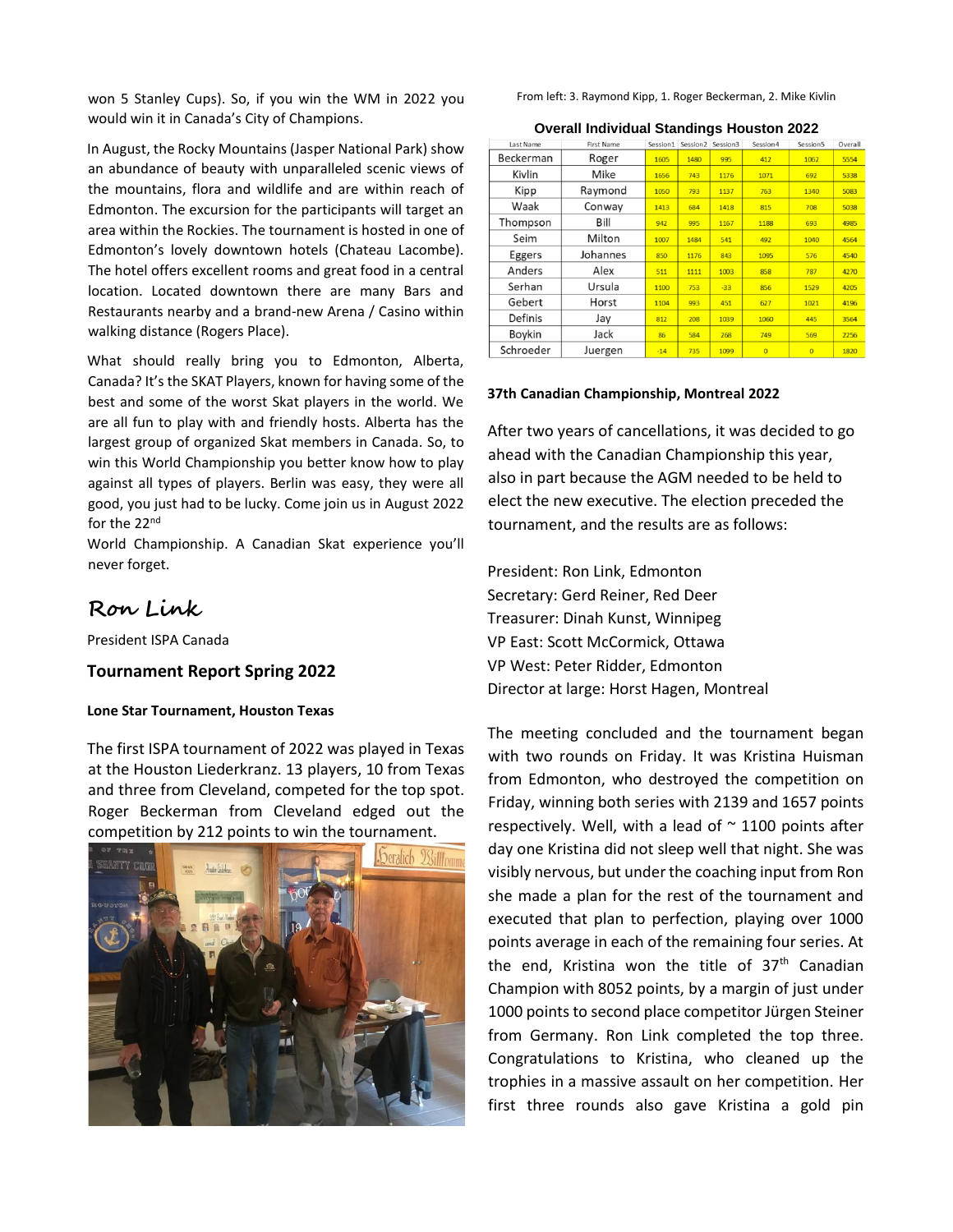(goldenes Skatsportabzeichen). And can you guess who the best lady of the tournament was?



1. Kristina Huisman, 2. Jürgen Steiner 3. Ron Link



Seriensieger: 1. + 2. Kristina Huisman, 3. Siegfried Speckner, 4. Jürgen Steiner, 5. Ron Link, 6. George Ehret Jr.



Kristina's Canadian Champion Trophy Haul



Kristina's Gold Pin

# **Top 10 Overall Individual Standings Montreal 2022**

|    | Name                  | Club       | Total |
|----|-----------------------|------------|-------|
| 1  | HUISMAN, Kristina     | EDM        | 8052  |
| 2  | STEINER, Jürgen       | DEU-HAM    | 7059  |
| 3  | LINK, Ron             | <b>EDM</b> | 6881  |
| 4  | <b>SCHIRMER, Hans</b> | <b>OTT</b> | 6711  |
| 5  | EHRET JR., George     | MTL        | 6710  |
| 6  | WEISS, Stephan        | USA-PHIL   | 6565  |
| 7  | VOIGT, Rolf           | MTL        | 6514  |
| 8  | KHALIL, Jutta         | MTL        | 6448  |
| 9  | LUZ, Eric             | CAL        | 6304  |
| 10 | RIDDER, Richard       | OTT        | 6145  |

## **Top 3 Team Standings 37th Canadian Championships**

|              | <b>Team Name</b>  | <b>Team Member</b>                                          | <b>Total</b> |
|--------------|-------------------|-------------------------------------------------------------|--------------|
|              | Skatlink.com      | HUISMAN, Kristina<br>LINK, Ron<br>LUZ, Eric<br>REINER, Gerd | 26677        |
| $\mathbf{2}$ | Reach for the top |                                                             | 24608        |
| 3            | Hagen Champions   |                                                             | 24354        |

| Skatlink.com     | Club | Total |
|------------------|------|-------|
| HUISMAN Kristina | EDM  | 8052  |
| LINK, Ron        | EDM  | 6881  |